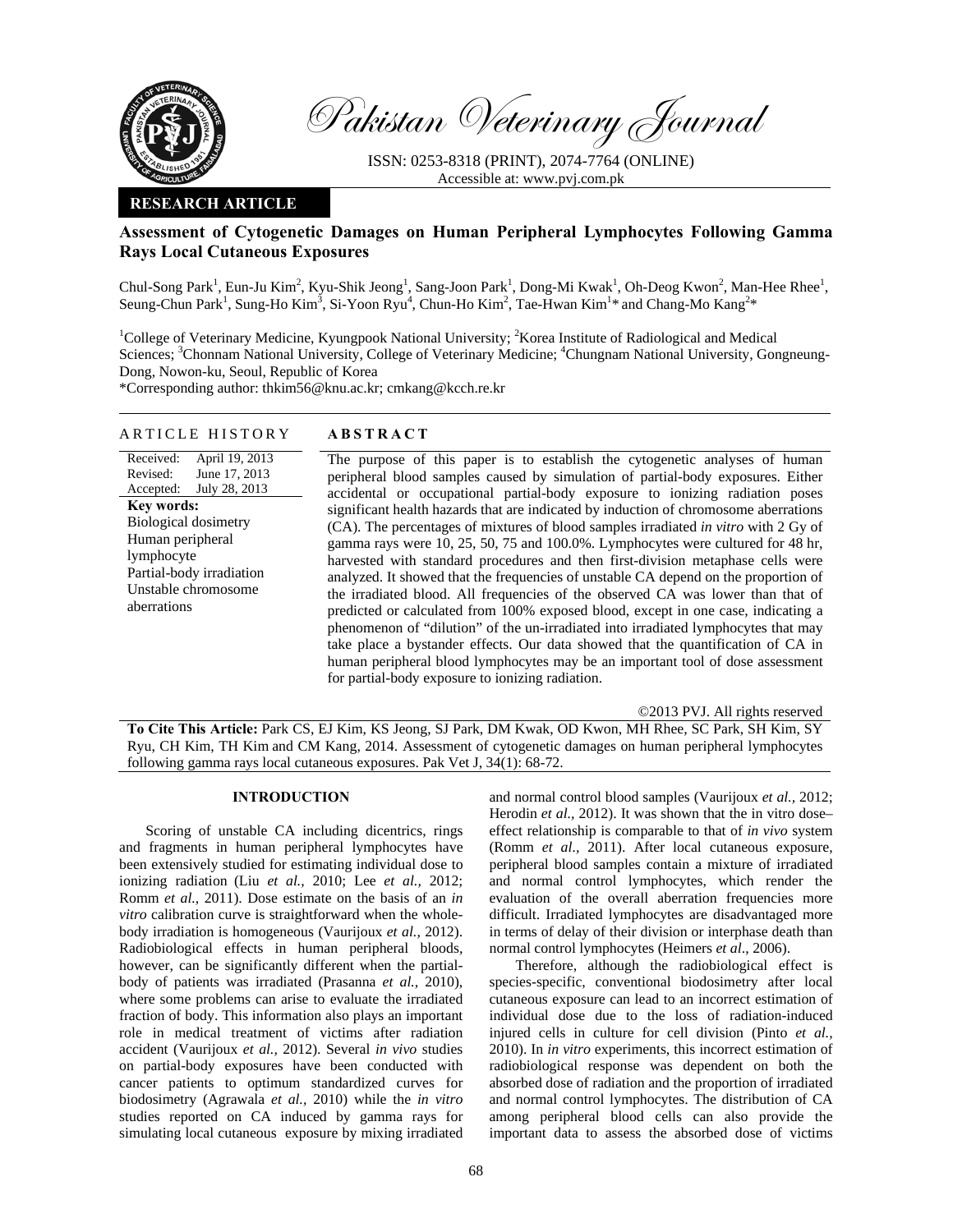regarding to the heterogeneity of exposure that produces an over-dispersed distribution of dicentrics. The mixed blood culture technique, which is trying to simulate local cutaneous irradiation of victims, has been shown to reflect hypothetical situation of the *in vivo* exposures. Interpreting CA data in local cutaneous exposure situations is one of the major problems of cytogenetic dosimetry (Heimers *et al.,* 2006).

In this experiment, peripheral blood samples were irradiated with 2.0Gy of gamma rays for simulation of local cutaneous exposure by mixing irradiated and normal control blood with the proportions of 10 to 100%.

### **MATERIALS AND METHODS**

**Blood collection:** Peripheral lymphocytes were collected in sterile heparinized vacutainers (Becton Dickinson) from 4 healthy volunteers, one female and 3 male aged between 30 and 47 years old. No medicines or drugs were taken by all volunteers for at least six months prior to sampling and they were free from any diseases for more than 12 months before sampling. They had no recorded over-exposure to radiation in their personnel documents.

**Irradiation protocol:** All experiment groups were irradiated by γ-rays with a source of Gamma-cell 3000 Elam (Nordion International, KIRAMS, Korea). The dose rate was 3.16 Gy/min. The radiation exposure field was 30 mm in diameter, and all samples were irradiated in air at room temperature. To simulate local cutaneous exposures, the calculated volumes of irradiated blood were mixed with appropriate amounts of normal control blood from the same volunteers to obtain the calculated rates of irradiated blood. Each percentage of mixtures of blood samples irradiated *in vitro* with 2.0 Gy of gamma rays was 10, 25, 50, 75 and 100.0%. Blood with no exposure served as sham control.

**Cell culture:** CA analysis was according the standard protocol given by the guideline of International atomic energy agency (IAEA) is required with slight modifications. Two milliliters of the mixed blood samples were cultured for 48h in a humidified incubator containing  $5\%$  CO<sub>2</sub> at  $37^{\circ}$ C. Cell culture was carried in 8.0 ml of RPMI-1640 supplemented with 10% heat inactivated fetal bovine serum and 1% streptomycin/ penicillin. The components of culture medium were obtained from Gibco except phytohemagglutinin (PHA) and Colcemid (PHA, Gibco BRL, Grand Island, NY). And 300 µl of PHA was added to stimulate cell division. To block the mitotic process of cells at metaphase stage, Colcemid was added at a final concentration of 0.1 mg/ml in the last 4 h of culturing. Cells were then harvested and centrifuged for 10 minutes at 1,500 rpm and resuspended in 8 ml of 75mM KCl (pre-warmed to  $37^{\circ}$ C) for 20 minutes. At this stage, 2 ml cold Carnoys fixative was added into test tube and the fixative step was repeated 3 times. The yield of cells at metaphase stage was stored in freezer at least one night until the preparation of slide was made.

**Scoring the metaphases:** Two slides per each sample were prepared, encoded, and then stained with 10% Giemsa (Merck). The frequencies of CA were observed under a light microscope with magnification of x1000 connected to Olympus CCD Camera System. The cells were considered as aberrant if it has one or more unstable CA such as dicentrics and rings. Scoring of CA was done by a single scorer in complete metaphase with more than 45 centromers only as per the scoring criteria described (Pinto *et al*., 2010). Each sample was scored at least 800 metaphase cells of first division. In normal control samples, 1,000-1,200 metaphase cells were analyzed per donor. Tricentrics and tetracentrics were considered as two and three dicentric equivalents, respectively.

**Data analysis:** For statistical analysis of all experiment samples, the significance of all data was assessed by Graph PAD In Plot computer program (GPIP, Graph PAD Software Inc., San Diego) and Excel software program. Standard error bars are shown for each data point, except where the error is equal to or less than the symbol size.

## **RESULTS**

The frequencies of CA in all samples observed after simulation of partial-body is shown in Table 1. There are slight variations in the frequencies of CA for each sample. The frequencies of dicentrics were dependent on the proportion of irradiated blood with a higher proportion exhibiting higher frequencies of dicentrics. In the case of 25% proportion of irradiated blood, a much lower frequencies of CA were seen in subject No. 2 than others, while in the case of 50% proportion of irradiated blood, the frequencies of CA were quite similar in all groups. Very high frequencies of CA in case of 100% proportion were observed in female subject. The total frequencies of CA in all groups were presented in Table 2. The observed yields of CA were below the expected yields calculated from 100% proportion except for subject No. 2 of 10% irradiated blood group at a cultivation time of 48 h after radiation exposure conducted in this experiment.

In this experiment, two other types of CA were also observed. These were terminal translocation that was generally the irradiated portion-dependent, and chromatid breaks/gaps that was no relationship with the portion of irradiated blood, thus the dose of radiation.

As seen in Table 2, totally 17,200 metaphase cells were analyzed in blood samples from four volunteers. In these samples, the results showed significantly high frequencies of CA in group of higher proportion of irradiated blood, providing evidence of radiation-induced CA. These frequencies of CA showed individual variation and the frequencies of dicentrics and rings per cell ranged from 0.0034 in control group to 0.4238 in 100% irradiated group. There were no significant differences in the frequencies of CA among all groups. The number of cells containing more than one dicentric was dependent on the proportion of irradiated cells. Five dicentrics per metaphase cell was observed in as low as 25% of irradiated portion in one as much as the same results were found in 100% irradiated blood of two groups. Several types of CA were observed simultaneously including tricentric and two dicentrics in one metaphase cell of one 100% irradiated group is shown in Fig. 1.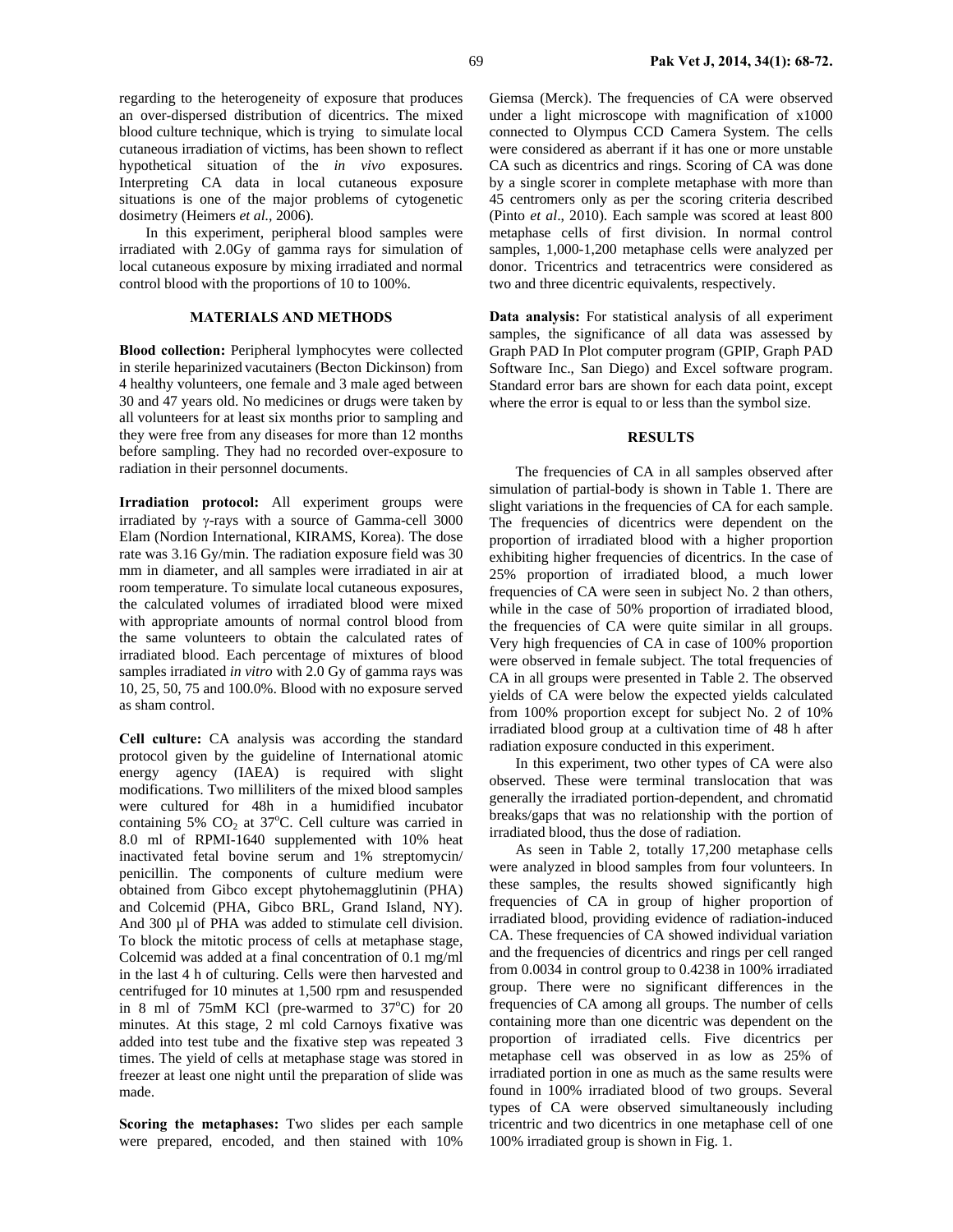

**Fig. 1:** One tricentric (**→**) and three dicentrics (◀) chromosomes observed in 100% proportion of 2Gy irradiated blood obtained from one volunteer.

**Table 1:** Frequencies of chromosome aberrations induced by gamma rays of local cutaneous exposure simulation with 2Gy in four blood samples of healthy adult volunteers

|                       | Volunteer no. Percentage of Total cells |               |                | No. cell with Percentage of |  |
|-----------------------|-----------------------------------------|---------------|----------------|-----------------------------|--|
| Frequency of          | Irradiated                              | counted       | dicentrics     | cell with                   |  |
| Gender, age           | blood                                   | dicentrics or | and rings      | dicentrics                  |  |
|                       | (calculated) *                          | rings         |                | and rings                   |  |
| ı<br>M/42y            | 0.0                                     | 1200          | 5              | 0.0042                      |  |
|                       | 10.0                                    | 800           | 28 (29.2)      | 0.035                       |  |
|                       | 25.0                                    | 800           | 59 (73)        | 0.059                       |  |
|                       | 50.0                                    | 800           | 17 (146)       | 0.117                       |  |
|                       | 100.0                                   | 800           | 292            | 0.365                       |  |
|                       | 0.0                                     | 1200          | $\overline{2}$ | 0.0017                      |  |
| $\mathbf{2}$<br>M/47y | 10.0                                    | 800           | 37 (25.7)      | 0.046                       |  |
|                       | 25.0                                    | 800           | 33 (64.3)      | 0.041                       |  |
|                       | 50.0                                    | 800           | 97 (128.5)     | 0.121                       |  |
|                       | 100.0                                   | 800           | 257            | 0.321                       |  |
| 3<br>F/43y            | 0.0                                     | 1000          | 4              | 0.004                       |  |
|                       | 10.0                                    | 800           | 38 (45.5)      | 0.048                       |  |
|                       | 25.0                                    | 800           | 63 (113.8)     | 0.079                       |  |
|                       | 50.0                                    | 800           | 177 (227.5)    | 0.221                       |  |
|                       | 100.0                                   | 800           | 455            | 0.569                       |  |
| 4<br>M/30y            | 0.0                                     | 1000          | 5              | 0.005                       |  |
|                       | 10.0                                    | 800           | 28 (29.2)      | 0.039                       |  |
|                       | 25.0                                    | 800           | 59 (73)        | 0.084                       |  |
|                       | 50.0                                    | 800           | 17 (146)       | 0.230                       |  |
|                       | 100.0                                   | 800           | 292            | 0.440                       |  |

#### **DISCUSSION**

Generally the analysis of CA is confined to cells at the first post-irradiation mitosis. Due to radiation-induced cell cycle derangements and mitotic delay, it is suggested to extend longer culture time for the expression of heavily damaged cells that reach mitosis later than undamaged or slightly damaged cells. In fact, for sparsely ionizing radiation which has only a slight effect on the time of cell cycle, a few increase of aberration yield with time has been reported (Nasonova *et al.,* 2000; Nasonova *et al.,* 1998). In our experiment, the culture time was not extended due to low dose of irradiation applied such as 2Gy, but our protocol was similar with other data on simulation of partial-body exposure although radiation sensitivity is different (Herodin *et al.,* 2012). The yields of CA in our experiment were included abnormal cells that may affect the extent of their first mitosis or inter-phase death in order to estimate correctly the absorbed dose of victims. Some studies reported that longer culture time for biodosimetry is recommended to avoid an incomplete

count of CA frequencies and an under-assessment of radiation exposure (Liu *et al.,* 2010).

In our results, the frequencies of CA were increased with culture time. This is also supported by the findings in other data of victims involving high dose of partial-body exposure below 30Gy where only three dicentrics and rings per 500 metaphases were counted in 48 h cultures (Lloyd *et al.,* 1996). Therefore, a considerable prolongation of culture time with an increase of metaphasic lymphocyte is to be recommended for the biodosimetry of local cutaneous exposure regardless of human species. Recently, the frequencies of unstable CA for simulation of partial-body exposures with 200 kV Xrays and 2.1 MeV neutrons by mixing irradiated and normal control blood in proportions of 25, 50, and 75% was reported from 48 hour to 72 hour on culture times (Heimers *et al.,* 2006). We observed that strong mitotic delay occurs in irradiated lymphocytes. Also we found that the quantitative extent of unstable CA depends on the number of irradiated blood and the dose. Culture time in our experiment was only at 48 h, but the frequencies of CA were observed increasingly with the manner of dosedependent at all groups. In the case of 25% proportion, the lower frequencies of CA were seen in subject No. 2. This may be related to individual variation of resistance to radiation. Very high frequencies of CA in case of 100% proportions were observed in female subject, possibly due to the specific characteristic of gender. The observed yields of CA were below the expected yields calculated from 100% proportion at a culture time of 48 h conducted in this experiment. This result is in agreement with the reported study regardless of different species (Herodin *et al.,* 2012). With the same low-LET radiation we compared to other results of experiment conducted by Heimers (Heimers *et al.,* 2006) and Herodin (Herodin *et al.,* 2012) who also used X-rays, the frequencies of dicentrics plus rings in simulation of partial-body exposures were comparable. This comparison is presented in Table 3, which is available only for 25-100% proportion of irradiated blood. In their experiment, dose rate used by Barquinero (Herodin *et al.,* 2012) was 0.2695 Gy/min, while dose rate of our experiment and Heimers (Heimers *et al.,* 2006) was 3.16 Gy/min and 0.52 Gy/min, respectively. Our results were well agreed with the data of experiment by the other scientists (Herodin *et al.,* 2012; Knops *et al.,* 2012) who reported that the decrease of CA frequencies is dominantly influenced by the proportion of the irradiated blood. This can lead to an underestimation of the exposed body part and the total dose. The entry phenomenon of mitosis of damaged lymphocytes is mainly influenced by the exposed doses, irradiated cell volumes, and the selective advantage of normal control lymphocytes. This result can be explained by a dilution effect of the highly exposed lymphocytes which includes a high proportion of aberration-carrying cells with normal control intact lymphocytes as the same of our data. It has been clearly observed that dicentrics were found to have no accompanying acentric fragment, because the fragment possibly joined to other chromosomes as a terminal translocation in some finding. Terminal translocation was found to be increased with the absorbed dose of peoples suspected of being overexposed to ionizing radiation (Sorokine-Durm *et al.,* 1997). Because coincidences of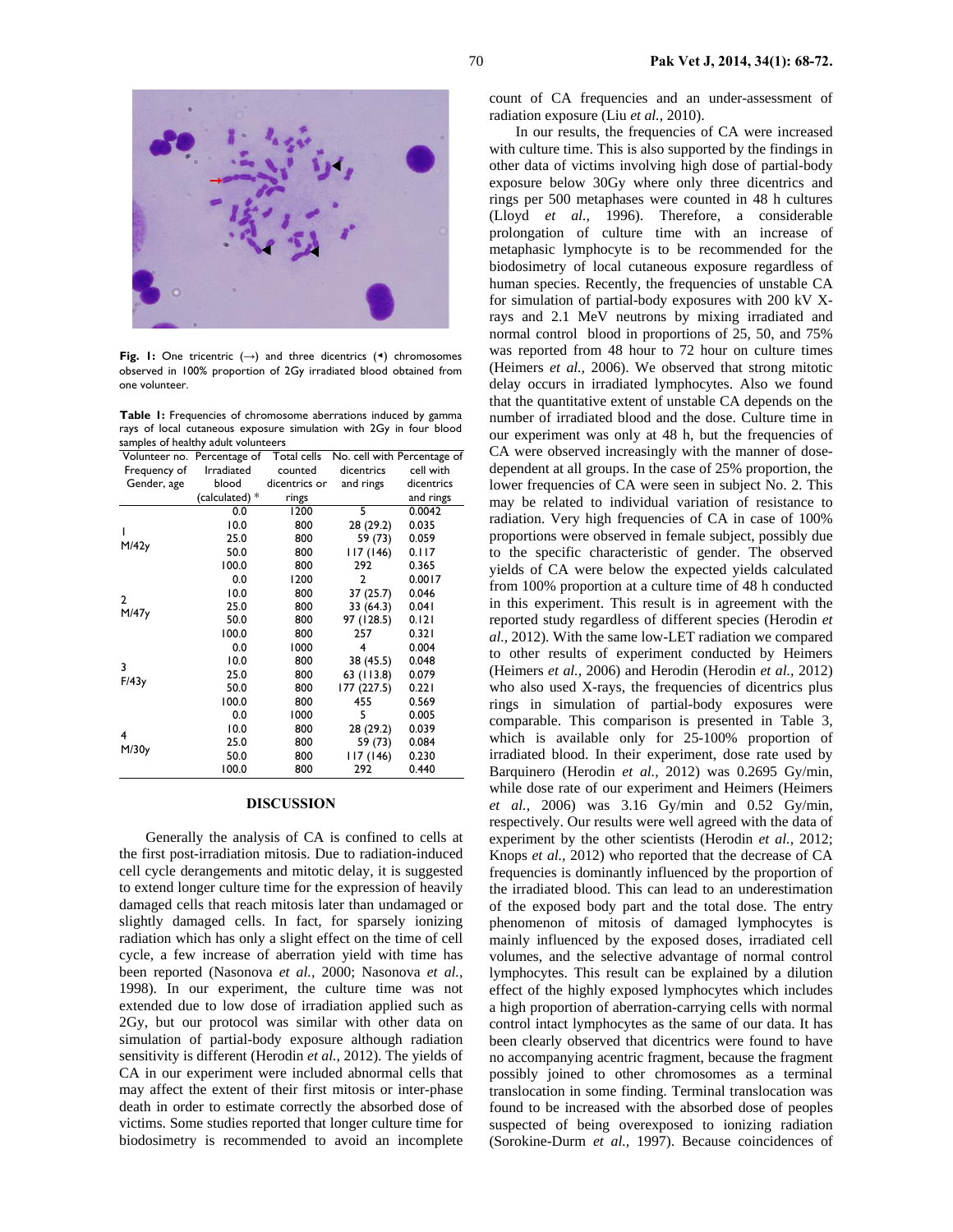**Table 2:** The total frequencies of chromosomal aberrations induced by gamma rays of local cutaneous exposure simulation with 2Gy in four blood samples of healthy adult volunteers

| % of irradiated<br>blood     | No. cells                      | No. cell with<br>$D$ or $R^*$<br>counted                                                                                                                                                                                      | No. of chromosomes<br>containing |    | No. of lymphocyte containing dicentrics and or rings |       |         |     |    | Frequency of<br>D and R |  |        |
|------------------------------|--------------------------------|-------------------------------------------------------------------------------------------------------------------------------------------------------------------------------------------------------------------------------|----------------------------------|----|------------------------------------------------------|-------|---------|-----|----|-------------------------|--|--------|
|                              |                                |                                                                                                                                                                                                                               |                                  |    |                                                      |       |         |     |    |                         |  |        |
| 0.0                          | 4.400                          |                                                                                                                                                                                                                               | 14                               |    |                                                      | 4.385 | 14      |     |    |                         |  | 0.0034 |
| 10.0                         | 3.200                          | 34                                                                                                                                                                                                                            | 121                              |    | 36                                                   | 3.066 | 122     |     |    |                         |  | 0.0369 |
| 25.0                         | 3.200                          | 222                                                                                                                                                                                                                           | 208                              |    | 20                                                   | 2.968 | 197     |     |    |                         |  | 0.0644 |
| 50.0                         | 3.200                          | 575                                                                                                                                                                                                                           | 533                              | 42 | 315                                                  | 2.625 | 473     | 84  | 18 |                         |  | 0.1797 |
| 100.0                        | 3.200                          | .356                                                                                                                                                                                                                          | .245                             |    | 755                                                  | .844  | I.I I 4 | 77، | 36 |                         |  | 0.4238 |
| $* \nabla = \text{distance}$ | n.<br>$\overline{\phantom{0}}$ | the collection of the company of the collection of the company consequence of the collection of the collection of the collection of the collection of the collection of the collection of the collection of the collection of |                                  |    |                                                      |       |         |     |    |                         |  |        |

 $D =$  dicentrics,  $R =$  rings,  $F =$  fragment (not including fragment that accompany dicentrics and rings induction).

**Table 3:** The comparison of frequency of dicentrics plus rings in lymphocyte cells induced by radiation in simulation of local cutaneous exposure of this experiment and two others

| Percentage of<br><b>Irradiated</b><br>blood | Frequency of dicentric and<br>rings obtained in Our<br>experiments | <b>Heimers</b><br>et al. $13$ | <b>Barquine</b><br>ro et al.<br> 4 |  |
|---------------------------------------------|--------------------------------------------------------------------|-------------------------------|------------------------------------|--|
| 25.0                                        | 0.064                                                              | 0.086                         | 0.041                              |  |
| 50.0                                        | 0.179                                                              | 0.157                         | 0.131                              |  |
| 100.0                                       | 0.423                                                              | 0.424                         | 0.280                              |  |

translocations and dicentrics in the same cell will occur, particularly in a high dose, there will be some loss of translocations when the unstable cells divide, but will not cause a reduction in the yield of translocations. By contrast, the distributions are not independent in local cutaneous exposure with high dose because translocations and dicentrics are confined to the proportion of irradiated cells, but dicentrics decline with time.

Partial-body exposure will result in a heterogeneous proportion of lymphocytes, but the resultant dicentric yield will produce more realistic estimation of the absorbed dose. In this relation, dicentrics are currently the most sensitive and reliable indicator that can be used for biodosimetry. These also can be used as complementary methods to physical dosimetry. Accordingly, this biodosimetric technique is currently being developed for evaluating radiobiological effect (Lee *et al.,* 2012). In addition, significant radiation-induced changes in the frequency of CA have been detected at very low doses (Agrawala *et al*., 2010). Dicentrics are unstable CA because they are not transmissible forms and they are eliminated with time and its mean half-life is estimated to be about 130 days (Natarajan *et al.,* 1998).

As stated above, the estimation of partial-body exposure is complicated by mitotic selection induced in radiosensitive lymphocytes after local cutaneous exposure with ionizing radiation (Yao *et al.,* 2013). In our experiment, we measured CA in peripheral blood lymphocytes by using the conventional technique. The yields of CA were dependent on the size of irradiated blood. This result is expected and can be explained in the mixed culture by a dilution effect of the highly exposed lymphocytes which includes a high proportion of aberration-carrying cells with normal control intact cells.

**Conclusion:** Finally, dose estimates are crucial for risk assessment as well as for clinical treatment of victims. The results presented in our experiment concluded that CA is a reliable method for investigating dose assessment of local cutaneous irradiation. Thus, this experiment could not only help in better dose estimation of local cutaneous exposure with ionizing radiation, without the difference and scarcity of human data on dispersion analysis of cytogenetic damage depending on species, sex, gender,

life style and so on, but also constitutes a preliminary step in the process of defining the possibilities of this cytogenetic biomarker to cover the uncertainty of radiation effect after local cutaneous irradiation.

**Acknowledgements:** This work was supported by Kyungpook National University Research Fund, 2012 and by the Korea Science and Engineering Foundation (KOSEF) and by the Ministry of Education, Science and Technology (MEST) through the National Nuclear Technology Program of the government of Republic of Korea.

#### **REFERENCES**

- Agrawala PK, JS Adhikari and NK Chaudhury, 2010. Lymphocyte chromosomal aberration assay in radiation biodosimetry. J Pharm Bioallied Sci, 2: 197-201.
- Heimers A, HJ Brede, U Giesen and W Hoffmann, 2006. Chromosome aberration analysis and the influence of mitotic delay after simulated partial-body exposure with high doses of sparsely and densely ionising radiation. Radiat Environ Biophys, 45: 45-54.
- Hérodin F, S Richard, N Grenier, P Arvers, P Gérome, S Baugé, J Denis, H Chaussard, S Gouard, JF Mayol, D Agay and M Drouet, 2012. Assessment of total- and partial-body irradiation in a baboon model: preliminary results of a kinetic study including clinical, physical, and biological parameters. Health Phys, 103: 143-149.
- Knops K, S Boldt, O Wolkenhauer and R Kriehuber, 2012. Gene expression in low- and high-dose-irradiated human peripheral blood lymphocytes: possible applications for biodosimetry. Radiat Res, 178: 304-312.
- Lee JK, EA Han, SS Lee, WH Ha, JF Barquinero, HR Lee and MS Cho, 2012. Cytogenetic biodosimetry for Fukushima travelers after the nuclear power plant accident: no evidence of enhanced yield of dicentrics. | Radiat Res, 53: 876-881.
- Liu Q, J Cao, Y Liu, YM Lü, B Qin, B Jiang, LP Jiang, BH Fu, FL Zhao, EH Jiang, X Su, FY Fan, 2010. Follow-up study by chromosome aberration analysis and micronucleus assays in victims accidentally exposed to 60Co radiation. Health Phys, 98: 885-888.
- Lloyd DC, AA Edwards, JE Moquet, P Finnon and PA Hone, 1996. Doses in radiation accidents investigated by chromosome aberration analysis. XXI: a review of cases investigated, 1994-1996. National Radiological Protection Board NRPB-R291.
- Nasonova E, S Ritter, E Gudowska-Nowak and G Kraft, 2000. High-LET-induced chromosomal damage: time-dependent expression, 1 st International Workshop on Space Radiation Research and 11-th Annual NASA Space Radiation Health Investigators Workshop, May 27-31, Arona, Italy.
- Nasonova E, S Ritter, T Fomenkova and G Kraft, 1998. Induction of chromosomal damage in CHO-K1 and their repair deficient mutant xrs5 by X-ray and particle irradiation. Adv Space Res*,* 22: 596-578.
- Natarajan AT, SJ Santos, F Darroudi, B Hadjidikova, S Vermeulen, S Chatterjee, M Berg, M Grigorova, ET Sakamoto-Hojo, F Granath, AT Ramalho and MP Curado, 1998. 137Cesium-induced chromosome aberrations analyzed by fluorescence in situ hybridization: eight years follow up of the Goiania radiation accident victims. Mutat Res, 400: 299-312.
- Pinto MM, NF Santos and A Amaral, 2010. Current status of biodosimetry based on standard cytogenetic methods. Radiat Environ Biophys, 49: 567-581.